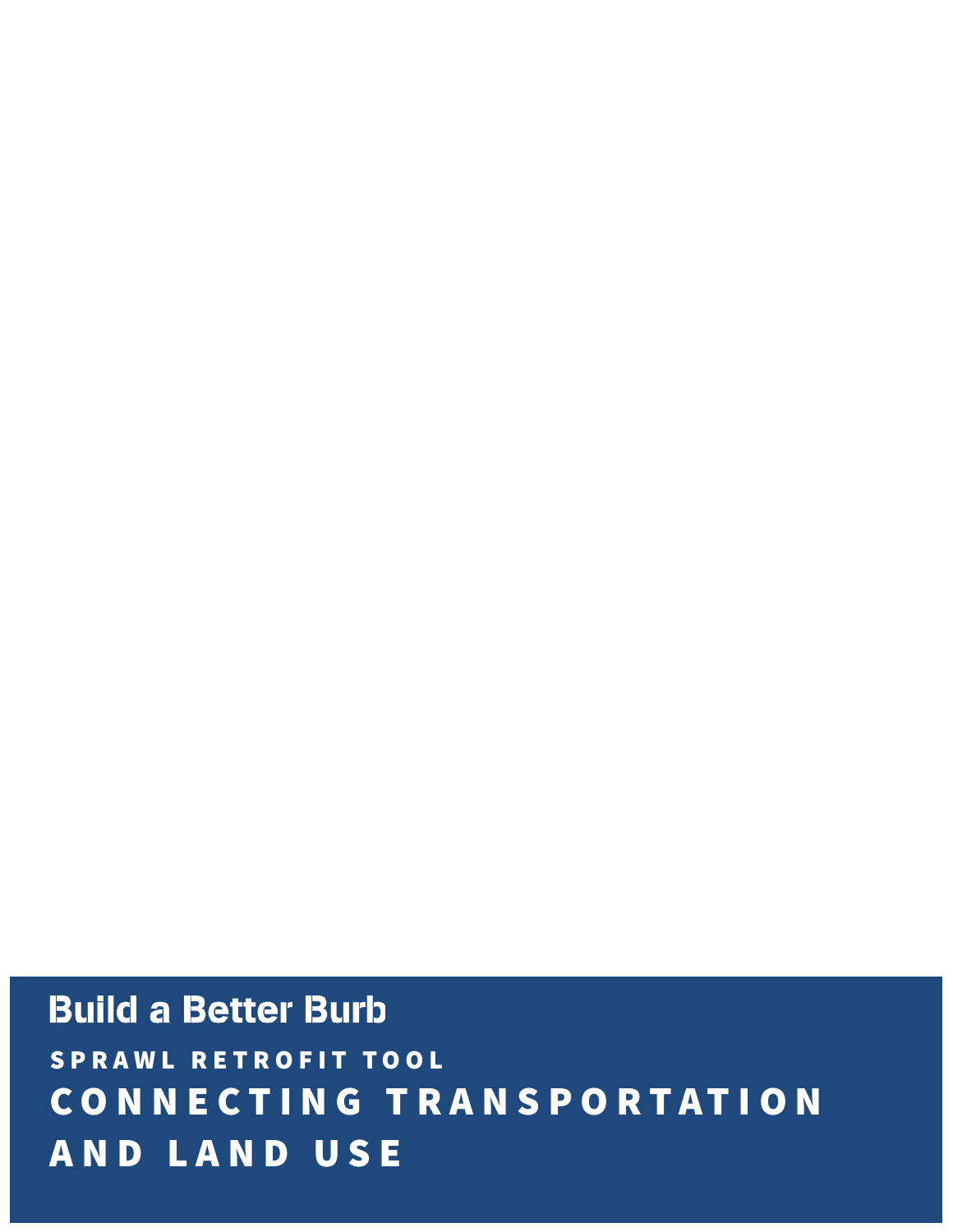# CONNECTING TRANSPORTATION AND LAND USE

This document is one of a series of created for Build a Better Burb, CNU's Online Journal of Suburban Design. The series emerged from the Build a Better Burb Sprawl Retrofit Council in Miami, Florida, in March, 2016—an event aimed at expanding transportation choice, sense of place, and sustainability of the Suburbs.

#### The Problem

Metropolitan Planning Organizations have historically focused planning and funding allocation solely on transportation needs, without critically considering implications of other closely associated factors (environment, economic development, land use) that influence and are influenced by transportation.

#### **Discussion**

Barriers exist for Metropolitan Planning Organizations to have collaborative discussions and support local governments with land use, economic development, and environment al decisions. However, these discussions are critical in order for mutually beneficial relationships between land use and transportation to occur. Decisions regarding either transportation or land use directly impact each

other, and ultimately all together determine the quality of life places provide. By failing to deeply consider land use implications, metropolitan planning organizations have the capability to encourage spending transportation funds in traditional ways that can potentially contribute to sprawl.

Many metropolitan planning organizations are finding themselves in a new position with the option to promote transportation decisions that incentivize the creation of centers for communities and economic development. There is potential to mitigate sprawl by providing alternative transportation options, bolstering economic development, encouraging housing choices, and overall enhancing quality of life.

Metropolitan planning organizations should consider opportunities to incorporate and support land use planning as a regional planning agency. Land use, both current and envisioned, is greatly affected by transportation decisions, and therefore should be a key influencing factor on those decisions. Considering land use and transportation development and planning as codependent processes will result in more efficient allocation of resources to the built environment overall.

#### A Solution

Metropolitan Planning Organizations are taking creative and innovative approaches to incentivize and support land use planning, and to integrate it into their

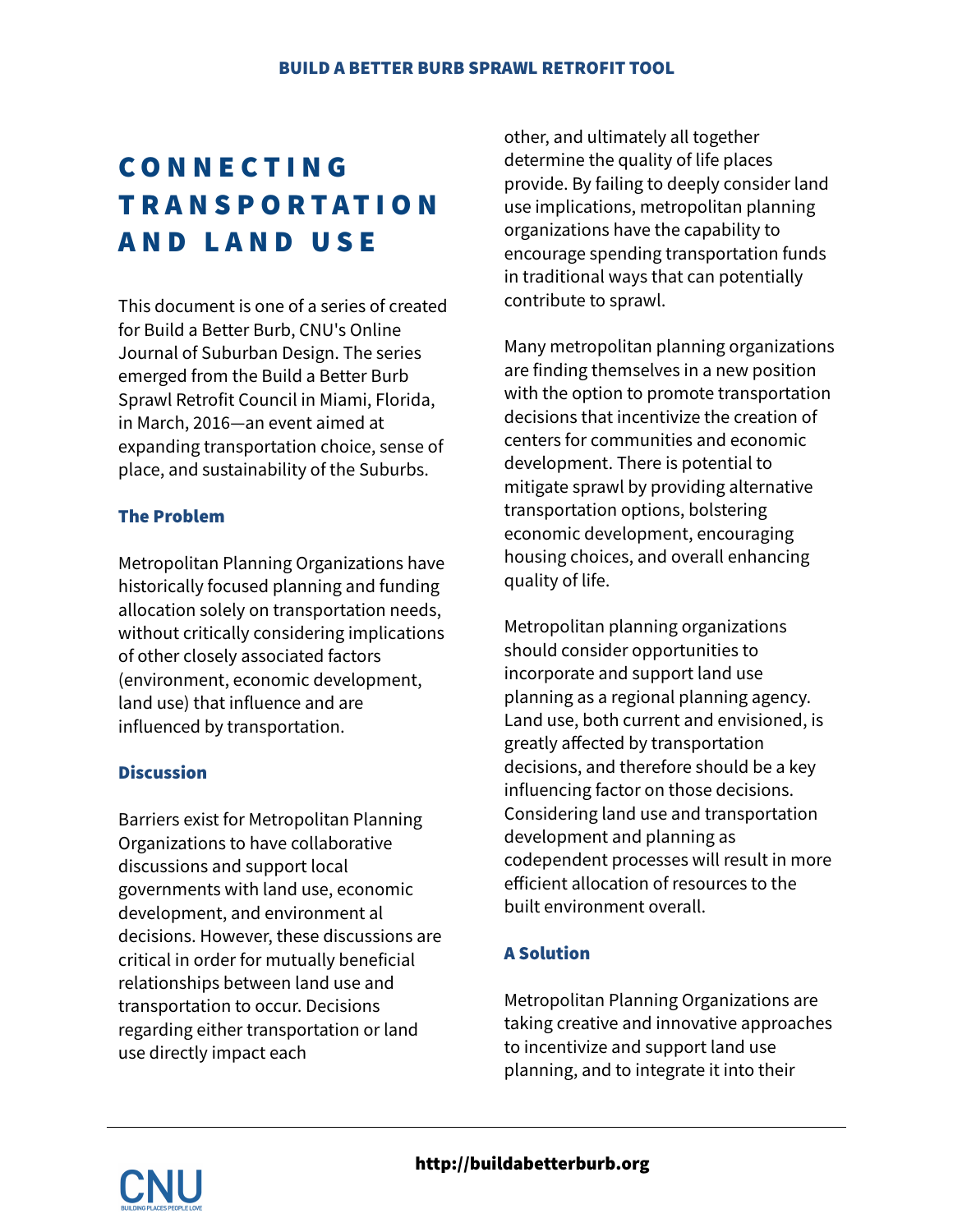#### BUILD A BETTER BURB SPRAWL RETROFIT TOOL

transportation planning process. Through a collaborative regional partnership, the Transportation and Land Use Connection Program (TLC) was established by the Wasatch Front Regional Council, Salt Lake County's Office of Regional Development, and the Utah Transit Authority. The program encourages communities to integrate their land use and regional transportation plans through the use of the region's long range (30 year) vision, the Wasatch Choice Vision. TLC seeks to help local governments develop in a way that works best for them, supporting their efforts to create livable and vibrant communities. In turn, the region benefits from more sustainable travel patterns and productive development. The program awards technical assistance and grants to local governments within the region to provide assistance for land use transportation planning, and economic development through planning, implementation, and visioning efforts that proactively address anticipated growth.

The program utilizes FHWA Surface Transportation Program funds along with contributions from partner agencies. Over \$900,000 is programmed annually, comprised of Surface Transportation Program (STP) funds and contributions from Salt Lake County and the Utah Transit Authority. Funding is distributed based on a competitive application process conducted in the two urbanized areas within the region. Previous awards include funding to support master plans, small area plans, transit-oriented development plans, form based codes and design standards, active transportation plans, and other innovative projects.

Projects have increasingly become more regionally significant as neighboring communities have collaborated on applications. The program is in its early years and is seeing rapid growth as well as drawing broad attention. A method to define and analyze progress measures is currently being developed to better understand the impact this unique assistance is having on our growing region.

### Program Goals

- Help local governments create desired livable communities and focus growth in centers
- Foster a prosperous and livable region as outlined in the Wasatch Choice for 2040 growth principles
- Encourage coordination of land use plans with existing or planned regional transportation
- Reduce travel demand by enabling shorter commutes, providing more travel choices, and cultivating alternative land development strategies
- Promote multi jurisdictional collaboration and regional impact
- Support local outreach and engagement efforts that promote broader stakeholder involvement

## More Information

Many resources are available for suburban